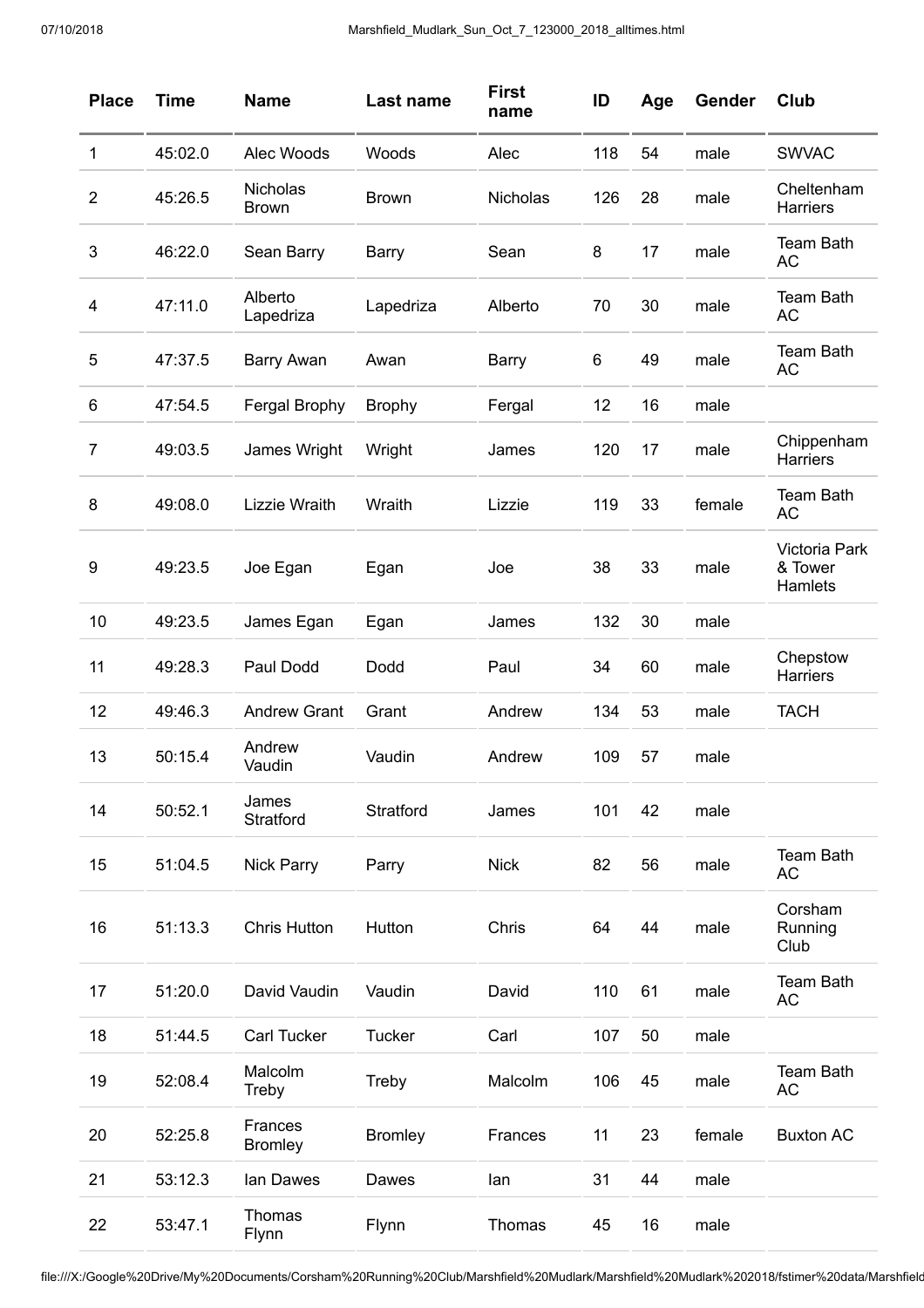| <b>Place</b> | <b>Time</b> | <b>Name</b>             | Last name     | <b>First</b><br>name | ID             | Age | Gender | <b>Club</b>                          |
|--------------|-------------|-------------------------|---------------|----------------------|----------------|-----|--------|--------------------------------------|
| 23           | 54:17.0     | lan Moore               | Moore         | lan                  | 74             | 55  | male   |                                      |
| 24           | 54:20.0     | Michael<br>Fisher       | Fisher        | Michael              | 44             | 43  | male   | Corsham<br>Running<br>Club           |
| 25           | 54:33.6     | <b>Matt Elphick</b>     | Elphick       | Matt                 | 41             | 46  | male   |                                      |
| 26           | 54:53.3     | Katie Egan              | Egan          | Katie                | 39             | 35  | female | Southville<br>Running<br>Club        |
| 27           | 55:05.3     | Will Hawking            | Hawking       | Will                 | 122            | 52  | male   |                                      |
| 28           | 55:05.5     | Jamie Feilden           | Feilden       | Jamie                | 136            | 38  | male   | <b>Team Bath</b><br><b>AC</b>        |
| 29           | 55:29.0     | Christopher<br>Docherty | Docherty      | Christopher          | 33             | 44  | male   |                                      |
| 30           | 55:34.9     | Michael<br>Grinham      | Grinham       | Michael              | 53             | 53  | male   | <b>Bitton Road</b><br><b>Runners</b> |
| 31           | 56:23.3     | <b>Neil Towers</b>      | <b>Towers</b> | Neil                 | 105            | 34  | male   | Chippenham<br>Harriers               |
| 32           | 56:32.1     | <b>Bryan</b><br>Stadden | Stadden       | <b>Bryan</b>         | 100            | 62  | male   | <b>Bitton Road</b><br><b>Runners</b> |
| 33           | 56:33.4     | Andrew<br>Davey         | Davey         | Andrew               | 28             | 41  | male   |                                      |
| 34           | 57:06.8     | Sherelyn<br>Cowles      | Cowles        | Sherelyn             | 24             | 41  | female |                                      |
| 35           | 57:30.0     | <b>Nick</b><br>Robinson | Robinson      | <b>Nick</b>          | 90             | 41  | male   |                                      |
| 36           | 57:32.5     | Nick Oborne             | Oborne        | <b>Nick</b>          | 135            | 42  | male   |                                      |
| 37           | 57:33.4     | Elizabeth<br>Narbett    | Narbett       | Elizabeth            | 77             | 16  | female |                                      |
| 38           | 57:54.8     | <b>Stuart Hill</b>      | Hill          | <b>Stuart</b>        | 61             | 42  | male   |                                      |
| 39           | 58:10.8     | Scott Green             | Green         | Scott                | 130            | 51  | male   |                                      |
| 40           | 58:17.0     | <b>Rob Gillies</b>      | Gillies       | Rob                  | 50             | 44  | male   |                                      |
| 41           | 58:24.1     | Adam<br>Edwards         | Edwards       | Adam                 | 37             | 43  | male   | Chippenham<br>Harriers               |
| 42           | 58:36.1     | Andy King               | King          | Andy                 | 68             | 52  | male   | <b>Bitton Road</b><br>Runners        |
| 43           | 58:49.9     | Edward<br><b>Brown</b>  | <b>Brown</b>  | Edward               | 13             | 37  | male   |                                      |
| 44           | 59:12.6     | <b>Brett Raynes</b>     | Raynes        | <b>Brett</b>         | 87             | 54  | male   | <b>Team Bath</b><br><b>AC</b>        |
| 45           | 59:19.4     | <b>Matthew Ball</b>     | Ball          | Matthew              | $\overline{7}$ | 40  | male   |                                      |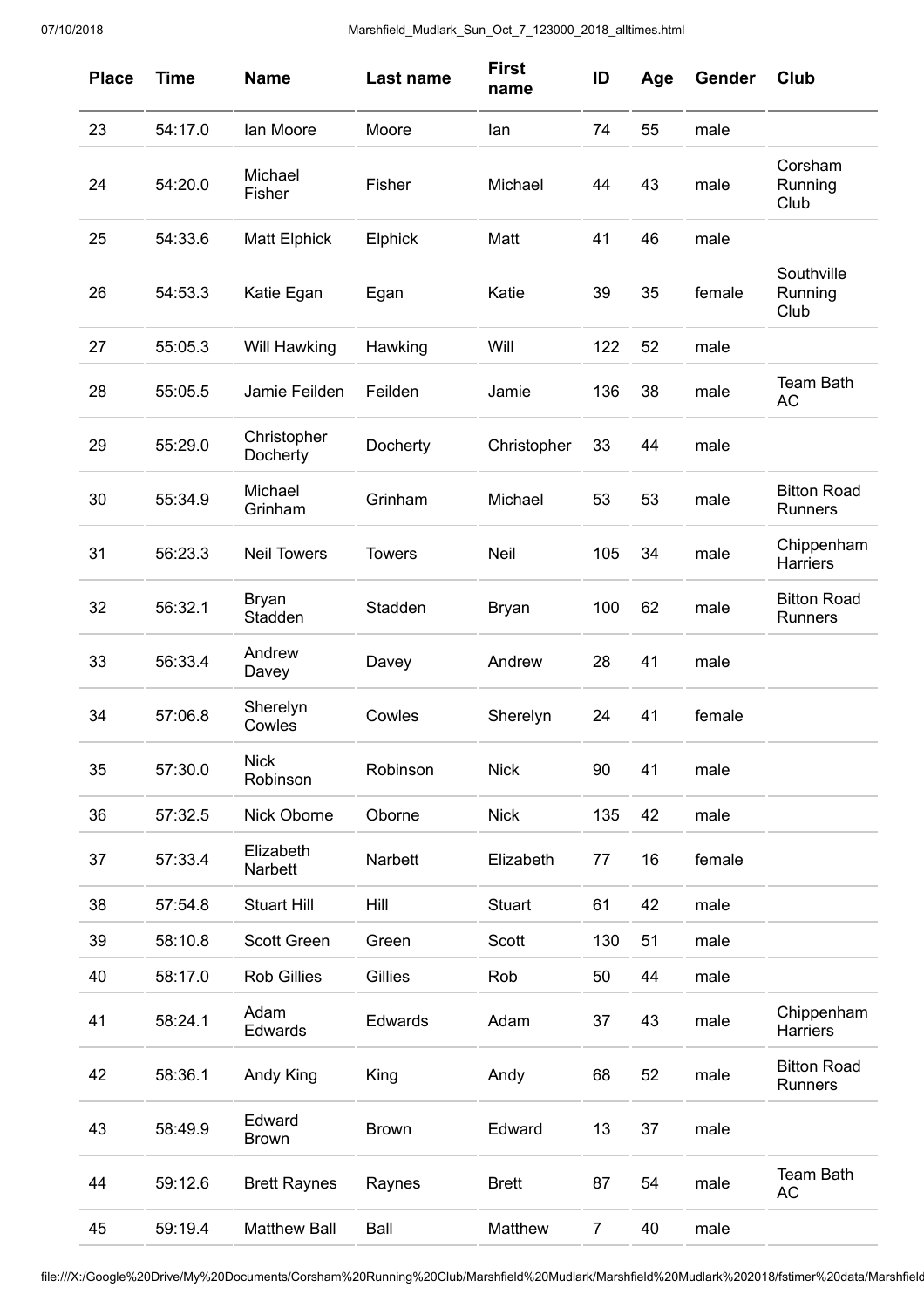| <b>Place</b> | <b>Time</b> | <b>Name</b>                | Last name | <b>First</b><br>name | ID  | Age | Gender | <b>Club</b>                          |
|--------------|-------------|----------------------------|-----------|----------------------|-----|-----|--------|--------------------------------------|
| 46           | 59:29.9     | John Feerick               | Feerick   | John                 | 42  | 54  | male   | Chippenham<br><b>Harriers</b>        |
| 47           | 59:30.5     | Stephen<br><b>Jefferys</b> | Jefferys  | Stephen              | 65  | 37  | male   |                                      |
| 48           | 1:00:20.6   | Jodie<br>Atkinson          | Atkinson  | Jodie                | 5   | 22  | female | <b>Bitton Road</b><br><b>Runners</b> |
| 49           | 1:00:25.5   | <b>Juliette Hatt</b>       | Hatt      | Juliette             | 57  | 45  | female | Chippenham<br>Harriers               |
| 50           | 1:00:34.5   | John Kerley                | Kerley    | John                 | 124 | 63  | male   | <b>AS</b><br>Chamonix                |
| 51           | 1:00:35.0   | Ed Heal                    | Heal      | Ed                   | 58  | 42  | male   |                                      |
| 52           | 1:00:37.0   | Chris<br>Hemsley           | Hemsley   | Chris                | 59  | 33  | male   | Emersons<br>Green<br>Running<br>Club |
| 53           | 1:00:41.1   | <b>Martin Smith</b>        | Smith     | Martin               | 97  | 32  | male   |                                      |
| 54           | 1:00:52.5   | <b>Adrian Smith</b>        | Smith     | Adrian               | 96  | 41  | male   |                                      |
| 55           | 1:00:59.5   | <b>Russ Millward</b>       | Millward  | <b>Russ</b>          | 125 | 50  | male   | Emersons<br>Green<br>Running<br>Club |
| 56           | 1:01:32.6   | <b>Emily Knott</b>         | Knott     | Emily                | 69  | 33  | female |                                      |
| 57           | 1:01:34.0   | Helen Sawyer               | Sawyer    | Helen                | 92  | 52  | female | Westbury<br>Harriers                 |
| 58           | 1:01:38.6   | Matt Haigh                 | Haigh     | Matt                 | 54  | 42  | male   |                                      |
| 59           | 1:02:00.3   | Paul Roper                 | Roper     | Paul                 | 91  | 52  | male   |                                      |
| 60           | 1:02:14.3   | Mohamad<br>Arbid           | Arbid     | Mohamad              | 4   | 39  | male   |                                      |
| 61           | 1:02:37.1   | Jason Fifield              | Fifield   | Jason                | 43  | 45  | male   |                                      |
| 62           | 1:02:41.0   | Pete<br>Blanchard          | Blanchard | Pete                 | 10  | 50  | male   | Emersons<br>Green<br>Running<br>Club |
| 63           | 1:02:57.0   | <b>Chris Convey</b>        | Convey    | Chris                | 21  | 42  | male   |                                      |
| 64           | 1:02:59.0   | <b>Steve Wallis</b>        | Wallis    | Steve                | 112 | 41  | male   |                                      |
| 65           | 1:03:12.5   | <b>Steven Smith</b>        | Smith     | Steven               | 99  | 48  | male   |                                      |
| 66           | 1:03:22.5   | <b>Harriet Delap</b>       | Delap     | Harriet              | 32  | 43  | female |                                      |
| 67           | 1:03:38.9   | Nigel Cox                  | Cox       | Nigel                | 26  | 60  | male   | <b>Bitton Road</b><br><b>Runners</b> |
| 68           | 1:03:55.4   | Ilana Wigfield             | Wigfield  | <b>Ilana</b>         | 115 | 52  | female | <b>Team Bath</b><br><b>AC</b>        |

file:///X:/Google%20Drive/My%20Documents/Corsham%20Running%20Club/Marshfield%20Mudlark/Marshfield%20Mudlark%202018/fstimer%20data/Marshfield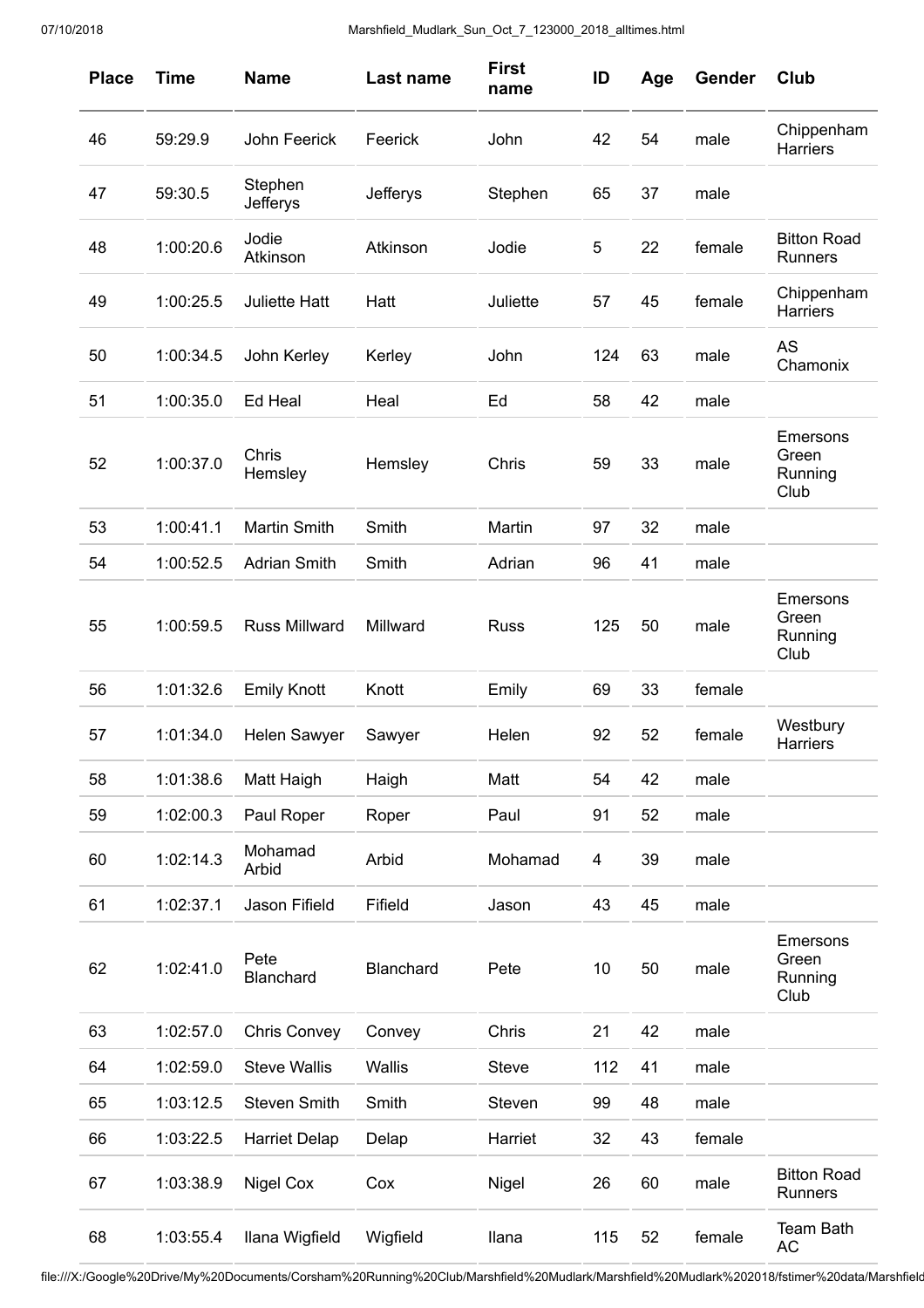| <b>Place</b> | <b>Time</b> | <b>Name</b>                    | Last name        | <b>First</b><br>name | ID             | Age | Gender | Club                                 |
|--------------|-------------|--------------------------------|------------------|----------------------|----------------|-----|--------|--------------------------------------|
| 69           | 1:04:09.5   | Joe Hatt                       | Hatt             | Joe                  | 56             | 48  | male   | Chippenham<br>Harriers               |
| 70           | 1:04:21.5   | Benjamin Sim                   | Sim              | Benjamin             | 95             | 39  | male   |                                      |
| 71           | 1:04:35.0   | Caroline<br>White              | White            | Caroline             | 131            | 34  | female | Emersons<br>Green<br>Running<br>Club |
| 72           | 1:04:35.5   | Paul<br>Coombes                | Coombes          | Paul                 | 23             | 40  | male   |                                      |
| 73           | 1:04:37.5   | Jo Harris                      | Harris           | Jo                   | 55             | 49  | female | <b>Bitton Road</b><br><b>Runners</b> |
| 74           | 1:05:03.5   | <b>Alastair Gill</b>           | Gill             | Alastair             | 49             | 56  | male   |                                      |
| 75           | 1:05:33.1   | Annika<br>Davidson             | Davidson         | Annika               | 29             | 41  | female | Corsham<br>Running<br>Club           |
| 76           | 1:06:40.4   | Julian Cluff                   | Cluff            | Julian               | 19             | 46  | male   |                                      |
| 77           | 1:06:56.6   | steven<br>parsons              | parsons          | steven               | 84             | 55  | male   |                                      |
| 78           | 1:07:04.8   | Matthew<br>Merrett             | Merrett          | Matthew              | 73             | 43  | male   |                                      |
| 79           | 1:07:12.9   | Sarah Jewers                   | Jewers           | Sarah                | 66             | 47  | female | <b>Avon Valley</b><br>runners        |
| 80           | 1:07:36.4   | Tomi Looker-<br>Jones          | Looker-Jones     | Tomi                 | 71             | 35  | male   |                                      |
| 81           | 1:08:14.8   | Pippa<br>Thomas                | Thomas           | Pippa                | 103            | 55  | female |                                      |
| 82           | 1:08:39.8   | Duncan<br>Reeves               | Reeves           | Duncan               | 88             | 41  | male   |                                      |
| 83           | 1:08:46.1   | Charles<br>Noblet              | Noblet           | Charles              | 79             | 46  | male   |                                      |
| 84           | 1:08:46.5   | Lyndsay<br>Egan                | Egan             | Lyndsay              | 40             | 36  | female |                                      |
| 85           | 1:09:13.6   | Sam Chillcott                  | Chillcott        | Sam                  | 17             | 38  | male   |                                      |
| 86           | 1:09:51.6   | <b>Hayley Twist</b>            | Twist            | Hayley               | 108            | 30  | female |                                      |
| 87           | 1:09:55.8   | Keith Sawyer                   | Sawyer           | Keith                | 93             | 66  | male   | <b>Bitton Road</b><br>Runners        |
| 88           | 1:09:58.8   | <b>Blanca Garcia</b><br>Puente | Garcia<br>Puente | <b>Blanca</b>        | 48             | 50  | female |                                      |
| 89           | 1:10:52.0   | Gordon<br>Aitkenhead           | Aitkenhead       | Gordon               | $\overline{2}$ | 54  | male   |                                      |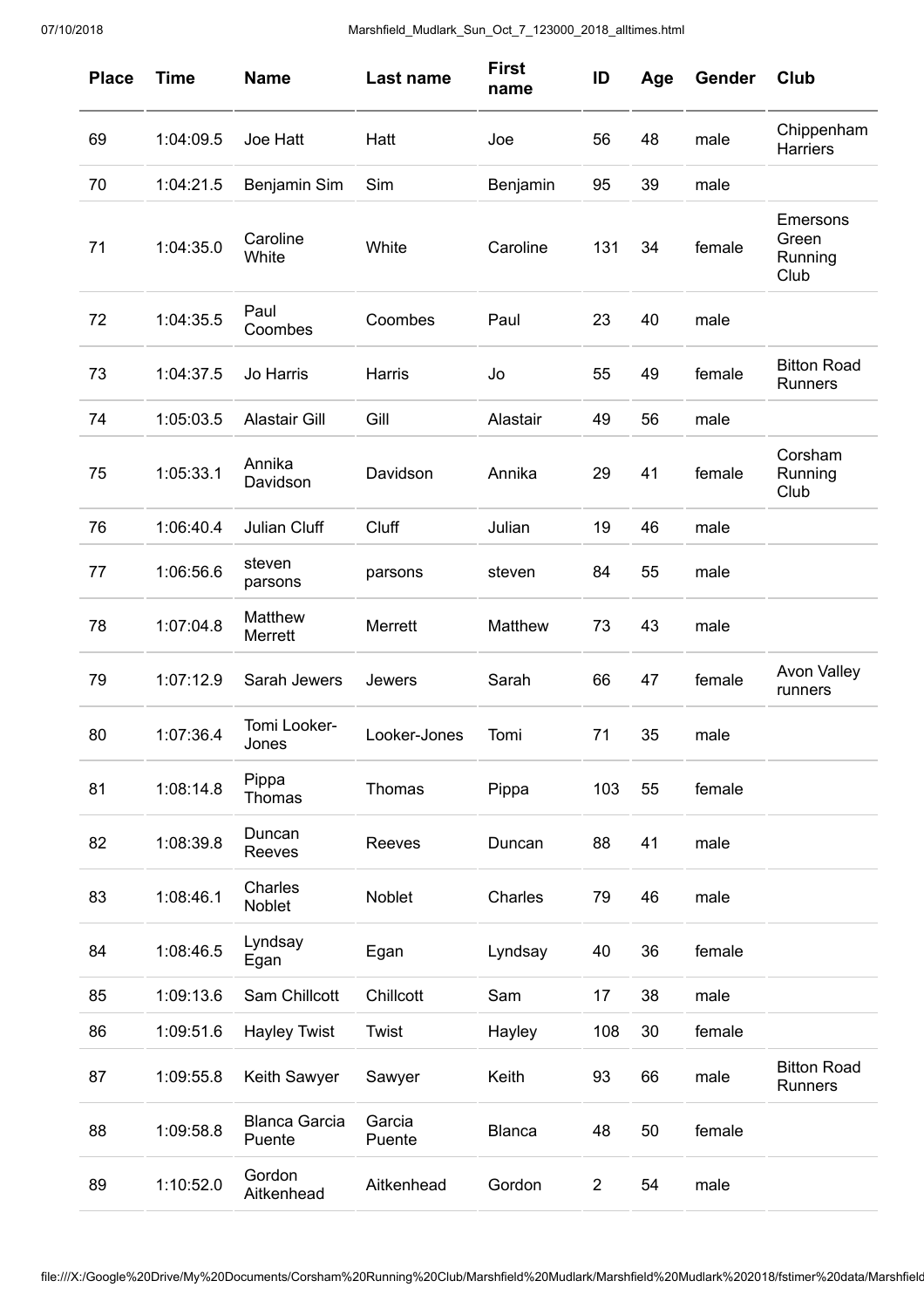| <b>Place</b> | <b>Time</b> | <b>Name</b>            | Last name       | <b>First</b><br>name | ID  | Age | Gender | Club                                 |
|--------------|-------------|------------------------|-----------------|----------------------|-----|-----|--------|--------------------------------------|
| 90           | 1:11:03.1   | Martin<br>Sherpperdson | Sherpperdson    | Martin               | 127 | 46  | male   |                                      |
| 91           | 1:11:32.6   | Rebecca<br>Potter      | Potter          | Rebecca              | 85  | 26  | female |                                      |
| 92           | 1:12:05.8   | Zoe Jones              | Jones           | Zoe                  | 67  | 39  | female |                                      |
| 93           | 1:12:09.8   | Roz Graham             | Graham          | Roz                  | 51  | 45  | female |                                      |
| 94           | 1:12:31.0   | Emma<br>Ramsden        | Ramsden         | Emma                 | 86  | 41  | female |                                      |
| 95           | 1:12:32.0   | david williams         | williams        | david                | 116 | 51  | male   | Corsham<br>Running<br>Club           |
| 96           | 1:12:40.8   | Emma<br>Crawford       | Crawford        | Emma                 | 1   | 40  | female |                                      |
| 97           | 1:13:41.5   | Imi Testa              | Testa           | Imi                  | 102 | 47  | female | Dursley<br>running club              |
| 98           | 1:14:04.0   | karen sayers           | sayers          | karen                | 94  | 53  | female |                                      |
| 99           | 1:14:04.3   | <b>Neil Hird</b>       | Hird            | Neil                 | 63  | 54  | male   |                                      |
| 100          | 1:17:02.3   | Jo Hiam                | Hiam            | Jo                   | 60  | 57  | female |                                      |
| 101          | 1:17:17.3   | Gemma Box              | Box             | Gemma                | 128 | 39  | female |                                      |
| 102          | 1:17:18.6   | <b>Spencer Box</b>     | Box             | Spencer              | 129 | 35  | male   |                                      |
| 103          | 1:17:48.6   | <b>Helen Alcott</b>    | Alcott          | Helen                | 133 | 54  | female |                                      |
| 104          | 1:17:49.1   | Dawn<br>Hawking        | Hawking         | Dawn                 | 123 | 50  | female |                                      |
| 105          | 1:18:14.1   | Sheila Clark           | Clark           | Sheila               | 18  | 64  | female | <b>Bitton Road</b><br>Runners        |
| 106          | 1:20:34.8   | Molly<br>Williams      | Williams        | Molly                | 117 | 41  | female |                                      |
| 107          | 1:21:26.8   | Bex Cox                | Cox             | Bex                  | 25  | 33  | female |                                      |
| 108          | 1:21:41.6   | Mandy<br>Collier-king  | Collier-king    | Mandy                | 20  | 46  | female | Emersons<br>Green<br>Running<br>Club |
| 109          | 1:21:53.3   | kerry parsons          | parsons         | kerry                | 83  | 46  | female |                                      |
| 110          | 1:22:26.0   | Tim Fox<br>Evans       | Fox Evans       | Tim                  | 46  | 62  | male   |                                      |
| 111          | 1:22:38.0   | Dominic<br>Hinchey     | Hinchey         | Dominic              | 62  | 50  | male   | Emersons<br>Green<br>Running<br>Club |
| 112          | 1:23:29.8   | Janet Birchall         | <b>Birchall</b> | Janet                | 9   | 58  | female |                                      |